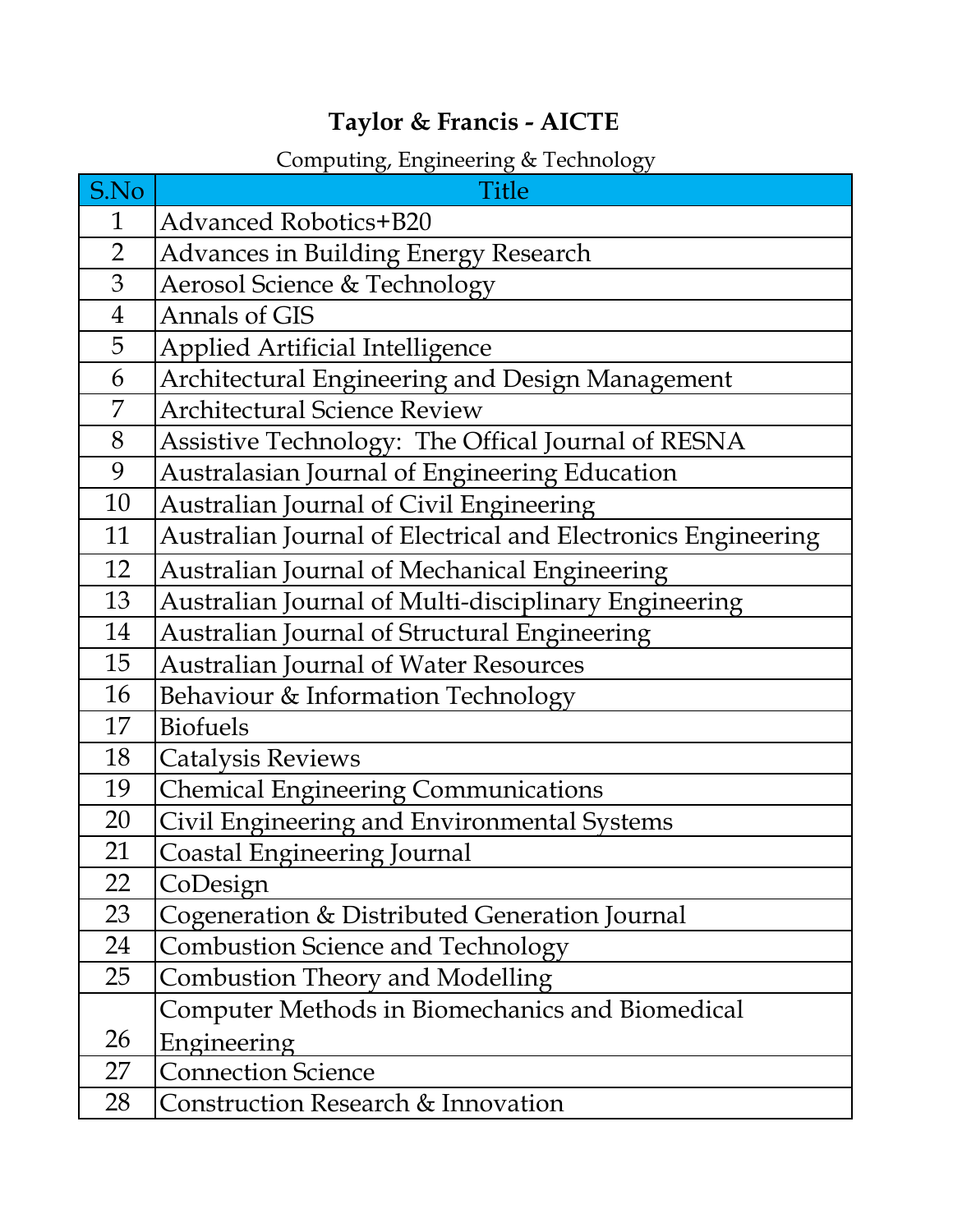|    | Corrosion Engineering, Science and Technology (The         |
|----|------------------------------------------------------------|
|    | International Journal of Corrosion Processes and Corrosion |
| 29 | Control)                                                   |
| 30 | Cryptologia                                                |
| 31 | Cybernetics & Systems                                      |
| 32 | Drying Technology                                          |
|    | EDPACS: The EDP Audit, Control, and Security Newsletter    |
| 33 |                                                            |
| 34 | Electric Power Components & Systems                        |
| 35 | Electromagnetics                                           |
| 36 | <b>Energy Engineering</b>                                  |
|    | Energy Sources, Part A: Recovery, Utilization, and         |
| 37 | <b>Environmental Effects</b>                               |
| 38 | <b>Energy Sources, Part B</b>                              |
| 39 | <b>Engineering Management Journal</b>                      |
| 40 | <b>Engineering Optimization</b>                            |
| 41 | <b>Engineering Studies</b>                                 |
| 42 | <b>Enterprise Information Systems</b>                      |
| 43 | EPE Journal: European Power Electronics and Drives         |
| 44 | Ergonomics                                                 |
| 45 | European Journal of Computational Mechanics                |
| 46 | European Journal of Engineering Education                  |
| 47 | European Journal of Environmental and Civil Engineering    |
| 48 | European Journal of Information Systems                    |
| 49 | <b>Experimental Heat Transfer</b>                          |
| 50 | <b>Footwear Science</b>                                    |
| 51 | <b>Fusion Science and Technology</b>                       |
| 52 | Geocarto International                                     |
|    | Geomechanics and Geoengineering: An Intenational Journal   |
| 53 |                                                            |
|    | Georisk: Assessment and Management of Risk for             |
| 54 | <b>Engineered Systems and Geohazards</b>                   |
| 55 | Geosystems Engineering                                     |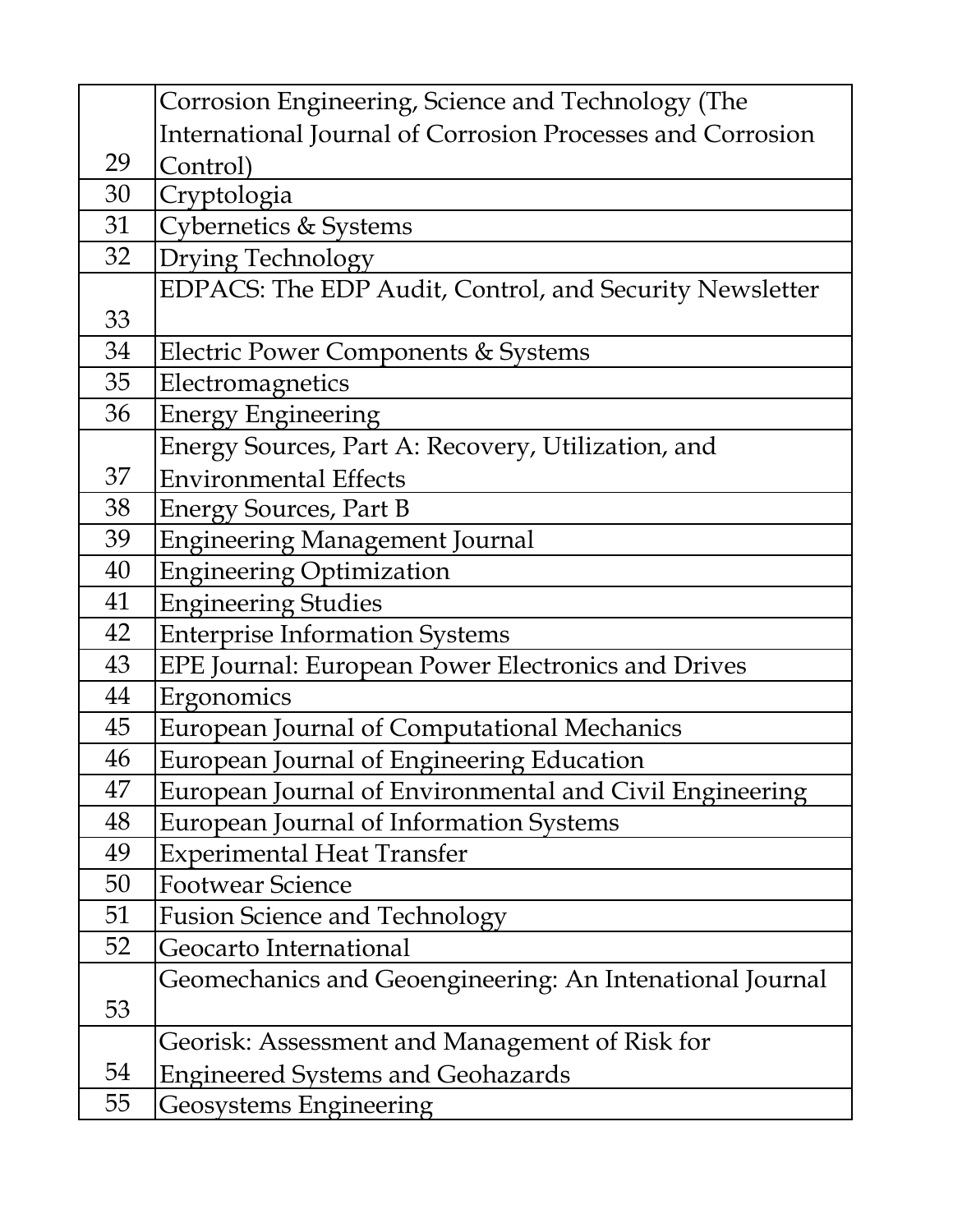| 56 | GM Crops & Food                                              |
|----|--------------------------------------------------------------|
| 57 | <b>Health Systems</b>                                        |
| 58 | <b>Heat Transfer Engineering</b>                             |
| 59 | <b>HKIE Transactions</b>                                     |
| 60 | Human-Computer Interaction                                   |
| 61 | <b>IETE</b> Journal of Education                             |
| 62 | <b>IETE</b> Journal of Research                              |
| 63 | <b>IETE Technical Review</b>                                 |
| 64 | <b>IISE Transactions</b>                                     |
| 65 | <b>IISE Transactions on Healthcare Systems Engineering</b>   |
| 66 | <b>Indian Chemical Engineer</b>                              |
| 67 | <b>INFOR: Information Systems and Operational Research</b>   |
| 68 | Information Security Journal: A Global Perspective           |
| 69 | <b>Information Systems Management</b>                        |
| 70 | Information Technology for Development                       |
| 71 | <b>Integrated Ferroelectrics</b>                             |
| 72 | <b>Intelligent Buildings International</b>                   |
|    | International Journal for Computational Methods in           |
| 73 | <b>Engineering Science and Mechanics</b>                     |
| 74 | International Journal of Advanced Logistics                  |
| 75 | <b>International Journal of Ambient Energy</b>               |
| 76 | <b>International Journal of Cast Metals Research</b>         |
| 77 | International Journal of Coal Preparation and Utilization    |
| 78 | <b>International Journal of Computational Fluid Dynamics</b> |
|    | International Journal of Computer Integrated Manufacturing   |
| 79 |                                                              |
| 80 | International Journal of Computers and Applications          |
| 81 | <b>International Journal of Construction Management</b>      |
| 82 | <b>International Journal of Control</b>                      |
| 83 | <b>International Journal of Crashworthiness</b>              |
| 84 | International Journal of Digital Earth                       |
| 85 | <b>International Journal of Electronics</b>                  |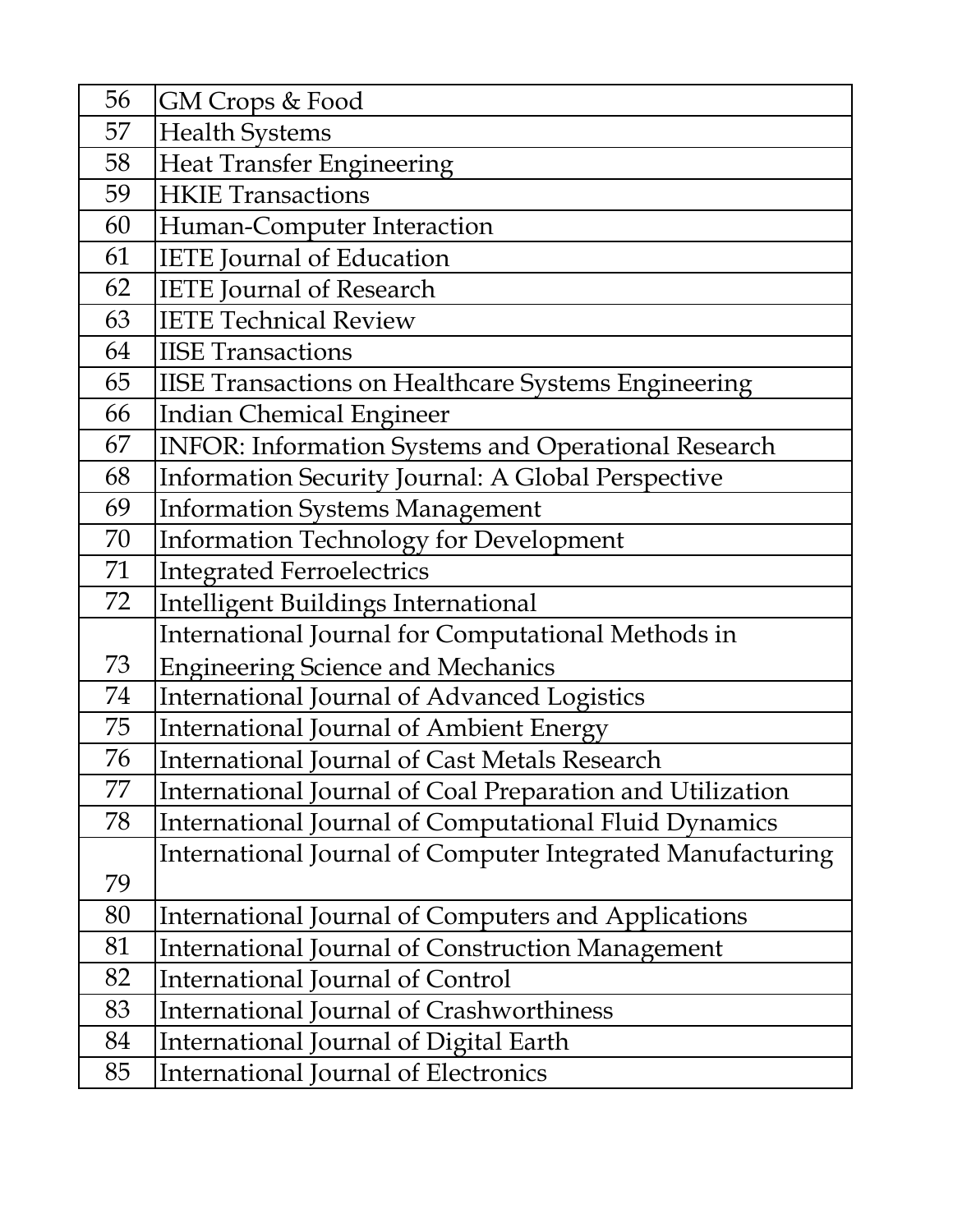|     | International Journal of Fashion Design, Technology and       |
|-----|---------------------------------------------------------------|
| 86  | Education                                                     |
| 87  | International Journal of Fluid Power                          |
| 88  | <b>International Journal of General Systems</b>               |
| 89  | International Journal of Geographic Information Science       |
| 90  | International Journal of Geotechnical Engineering             |
| 91  | International Journal of Green Energy                         |
| 92  | International Journal of Human-Computer Interaction           |
| 93  | International Journal of Image and Data Fusion                |
|     | International Journal of Injury Control and Safety Promotion  |
| 94  |                                                               |
|     | International Journal of Logistics: Research and Applications |
| 95  |                                                               |
|     | International Journal of Management Science and               |
| 96  | <b>Engineering Management</b>                                 |
|     | International Journal of Mining, Reclamation and              |
| 97  | Environment                                                   |
| 98  | International Journal of Modelling and Simulation             |
|     | International Journal of Occupational Safety and Ergonomics   |
| 99  |                                                               |
|     | International Journal of Parallel, Emergent and Distributed   |
| 100 | <b>Systems</b>                                                |
| 101 | International Journal of Pavement Engineering                 |
| 102 | <b>International Journal of Production Research</b>           |
| 103 | <b>International Journal of Remote Sensing</b>                |
| 104 | International Journal of Sustainable Energy Online            |
| 105 | International Journal of Sustainable Engineering              |
| 106 | International Journal of Sustainable Transportation           |
| 107 | <b>International Journal of Systems Science</b>               |
| 108 | International Journal of Ventilation                          |
|     | Ironmaking & Steelmaking (Processes, Products and             |
| 109 | Applications)                                                 |
| 110 | Journal of Adhesion                                           |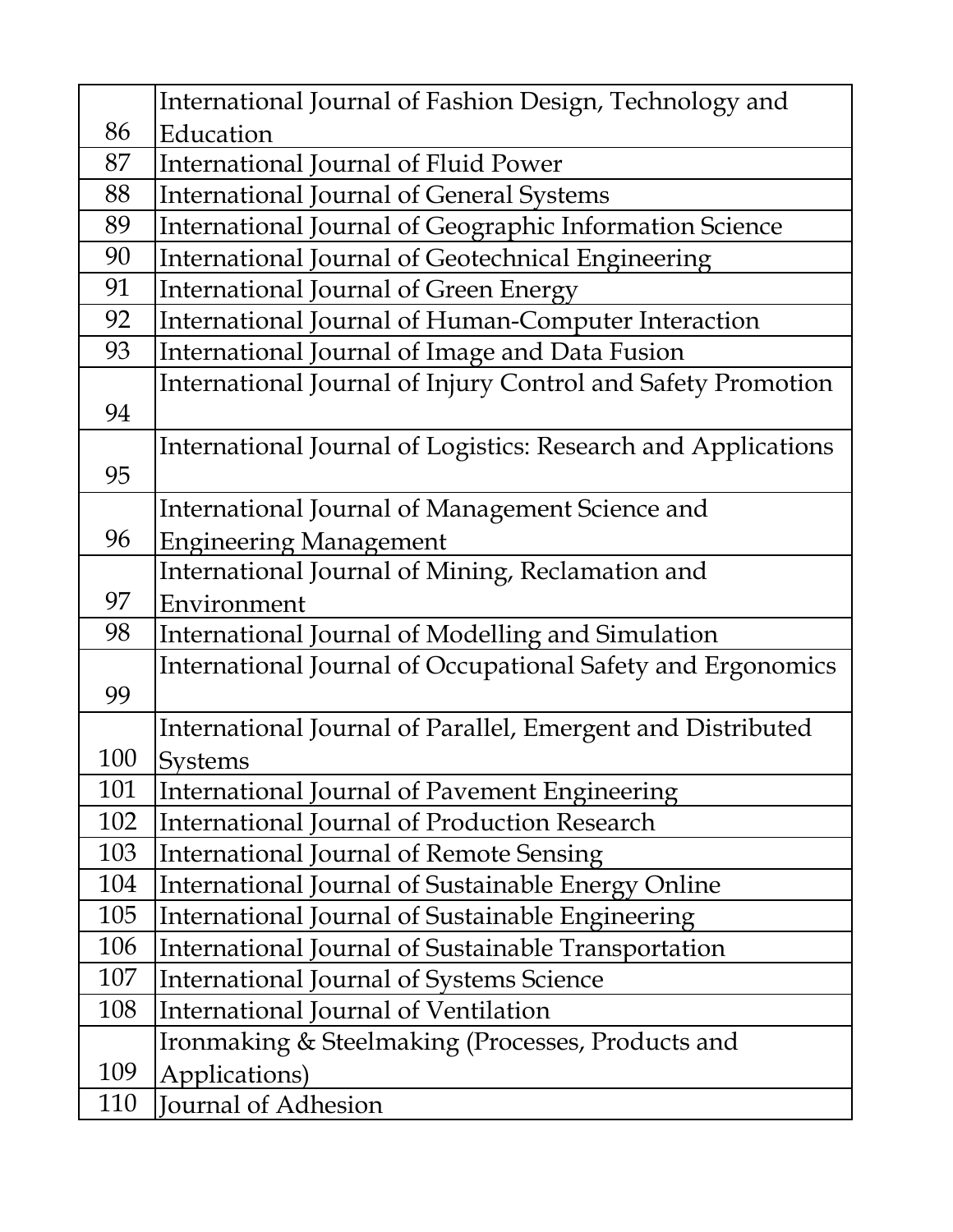| 111 | Journal of Applied Non-Classical Logics                       |
|-----|---------------------------------------------------------------|
| 112 | Journal of Building Performance Simulation                    |
| 113 | Journal of Computer Information Systems                       |
| 114 | Journal of Cost Analysis and Parametrics                      |
| 115 | <b>Journal of Decision Systems</b>                            |
| 116 | Journal of Dispersion Science and Technology                  |
| 117 | Journal of Earthquake Engineering                             |
| 118 | Journal of Energetic Materials                                |
| 119 | Journal of Engineering Design                                 |
| 120 | Journal of Enterprise Transformation                          |
|     | Journal of Experimental & Theoretical Artificial Intelligence |
| 121 | Online                                                        |
| 122 | Journal of Industrial and Production Engineering              |
| 123 | Journal of Intelligent Transportation Systems                 |
| 124 | Journal of Land Use Science                                   |
| 125 | <b>Journal of Location Based Services Online</b>              |
| 126 | Journal of Marine Engineering & Technology                    |
| 127 | Journal of Microwave Power & Electromagnetic Engergy          |
| 128 | Journal of Occupational & Environmental Hygiene               |
| 129 | Journal of Operational Oceanography                           |
|     | Journal of Organizational Computing and Electronic            |
| 130 | Commerce                                                      |
| 131 | ournal of Quality Technology                                  |
| 132 | Journal of Simulation                                         |
| 133 | Journal of Spatial Science                                    |
| 134 | <b>Journal of Sustainable Cement Based Materials</b>          |
| 135 | Journal of the Air & Waste Management Association             |
| 136 | Journal of the Chinese Institute of Engineers                 |
| 137 | Journal of the Operational Research Society                   |
| 138 | <b>Journal of the Textile Institute</b>                       |
| 139 | Journal of Thermal Stresses                                   |
| 140 | Journal of Transportation Safety & Security                   |
| 141 | Journal of Turbulence (Online)                                |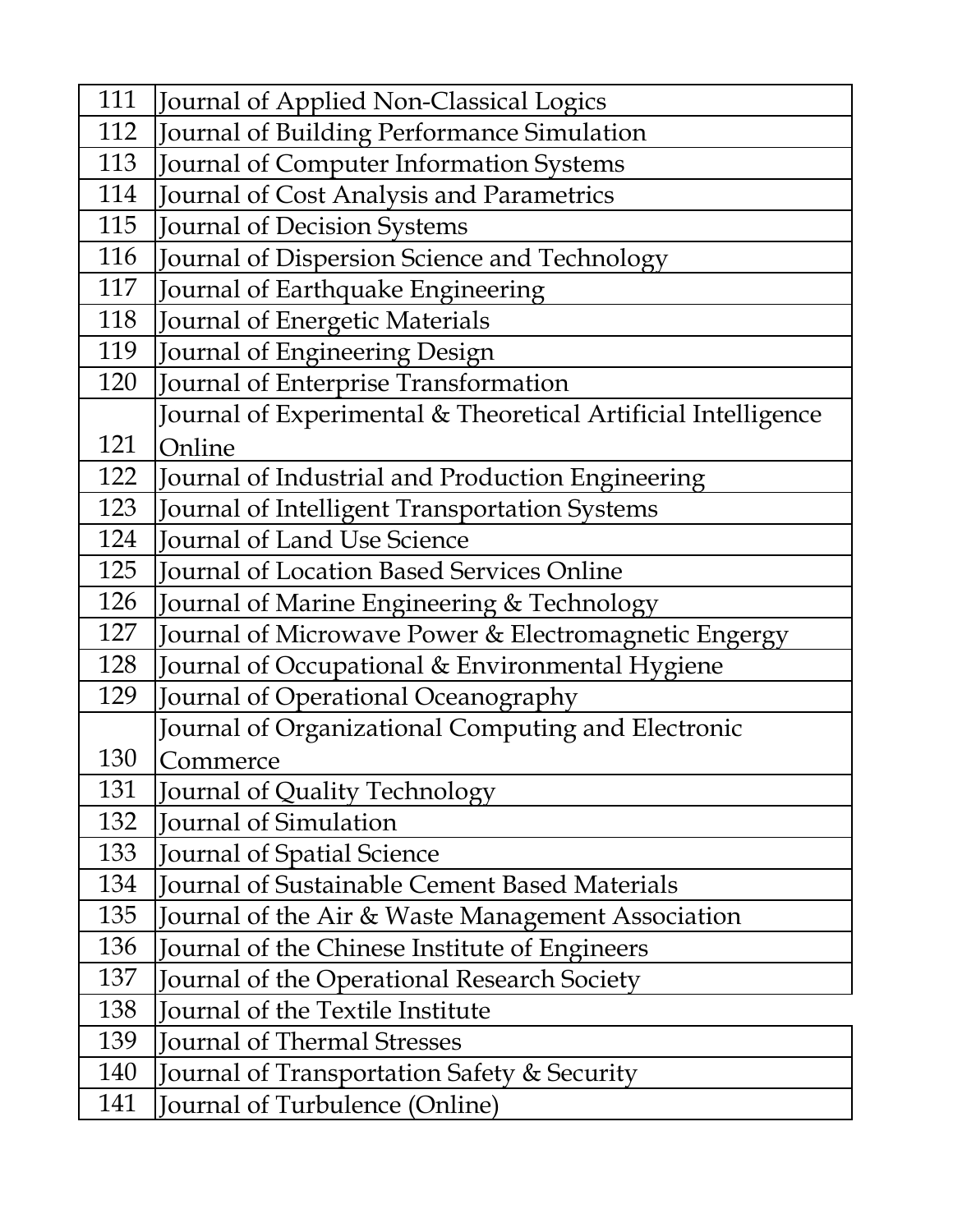| 142 | Knowledge Management Research and Practice                  |
|-----|-------------------------------------------------------------|
|     | LEUKOS: The Journal of the Illuminating Engineering Society |
| 143 |                                                             |
| 144 | Logistique & Management                                     |
| 145 | Machining Science & Technology                              |
| 146 | <b>Materials and Manufacturing Processes</b>                |
| 147 | Mechanics Based Design of Structures and Machines           |
| 148 | Mechanics of Advanced Materials and Structures              |
| 149 | Mineral Processing & Extractive Metallurgy Review           |
| 150 | Mineral Processing and Extractice Metallurgy                |
|     | Mining Technology (Transactions of the Institutions of      |
| 151 | Mining and Metallurgy: Section A)                           |
| 152 | Nanoscale and Microscale Thermophysical Engineering         |
| 153 | New Review of Hypermedia and Multimedia                     |
| 154 | Nondestructive Testing and Evaluation                       |
| 155 | Nuclear Science and Engineering                             |
| 156 | <b>Nuclear Technology</b>                                   |
| 157 | Numerical Heat Transfer, Part A: Applications               |
| 158 | Numerical Heat Transfer, Part B: Fundamentals               |
| 159 | Ozone: Science & Engineering                                |
| 160 | Particulate Science and Technology                          |
| 161 | Petroleum Science and Technology                            |
| 162 | Policy and Practice in Health and Safety                    |
| 163 | <b>Production Planning &amp; Control</b>                    |
| 164 | Quality & Quantitative Management                           |
| 165 | <b>Quality Engineering</b>                                  |
| 166 | <b>Quality Management Journal</b>                           |
| 167 | Quantitative InfraRed Thermography Journal                  |
| 168 | <b>Remote Sensing Letters</b>                               |
| 169 | Research in Nondestructive Evaluation                       |
| 170 | Road Materials and Pavement Design                          |
| 171 | Safety & Reliability                                        |
| 172 | Science and Technology for the Built Environment            |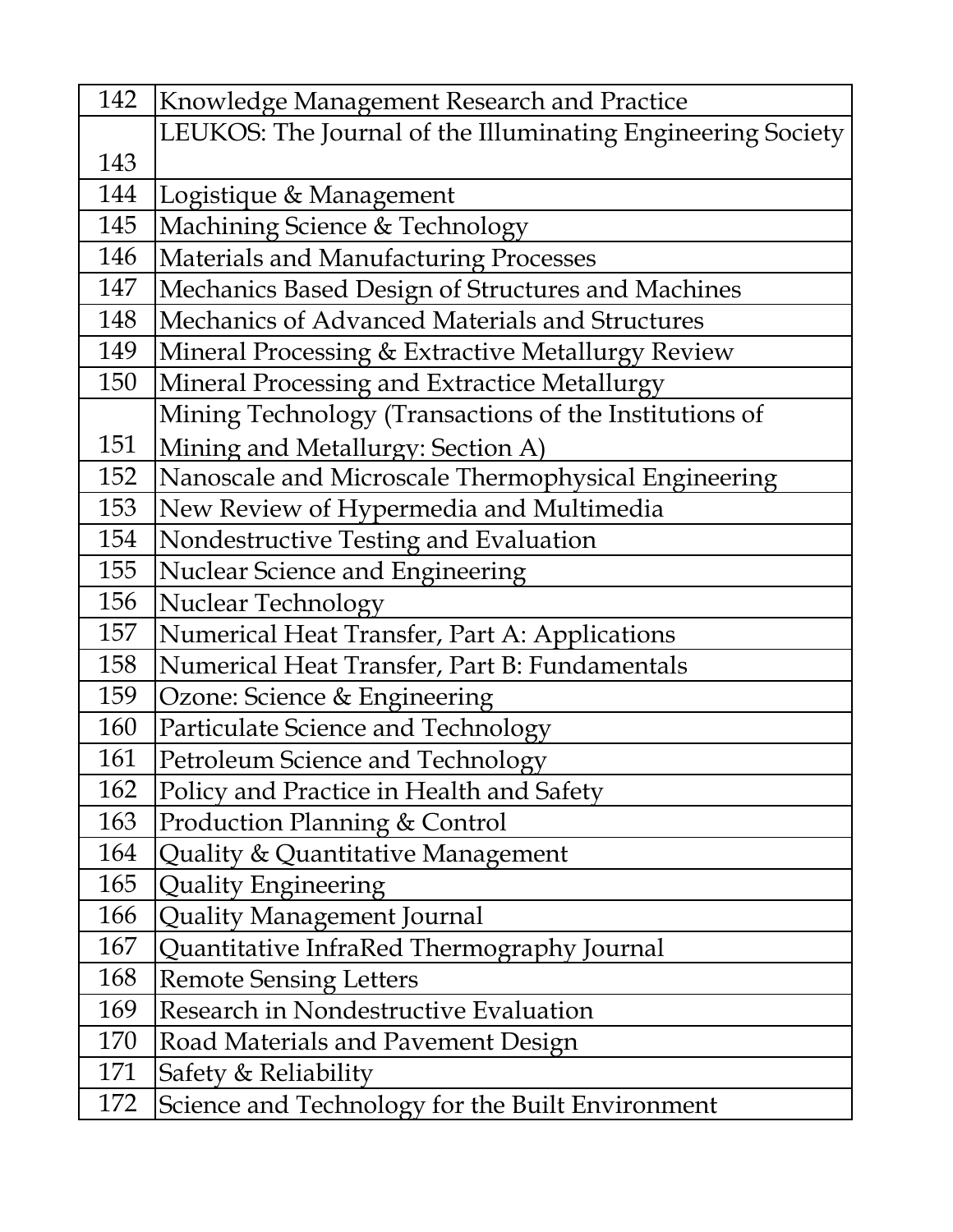| 173 | Science and Technology of Welding and Joining Online         |
|-----|--------------------------------------------------------------|
| 174 | Separation and Purification Reviews                          |
| 175 | Separation Science and Technology                            |
| 176 | Ship Technology Research (Schiffstechnik)                    |
| 177 | Ships and Offshore Structures                                |
| 178 | Solvent Extraction and Ion Exchange                          |
| 179 | Spatial Cognition & Computation                              |
| 180 | Strategic Planning for Energy and the Environment            |
| 181 | Structural Engineering International                         |
| 182 | Structure and Infrastructure Engineering                     |
| 183 | Supply Chain Forum: An International Journal                 |
| 184 | Surface Engineering                                          |
| 185 | <b>Textile Progress</b>                                      |
| 186 | The Engineering Economist                                    |
|     | The International Journal for the History of Engineering $&$ |
| 187 | Technology                                                   |
| 188 | The Journal of Measurement Science                           |
| 189 | Theoretical Issues in Ergonomics Science Online              |
| 190 | <b>Traffic Injury Prevention</b>                             |
|     | Transactions of the Institute of Metal Finishing (The        |
|     | International Journal of Surface Engineering and Coatings)   |
| 191 |                                                              |
|     | Transportation Letters (The International Journal of         |
| 192 | <b>Transportation Research</b> )                             |
| 193 | Transportmetrica A: Transport Science                        |
| 194 | Tribology - Materials, Surfaces & Interfaces                 |
| 195 | <b>Tribology Transactions</b>                                |
| 196 | Urban Water Journal                                          |
| 197 | <b>Vehicle System Dynamics</b>                               |
| 198 | Virtual and Physical Prototyping Online                      |
| 199 | <b>Welding International</b>                                 |
| 200 | <b>Wood Material Science and Engineering</b>                 |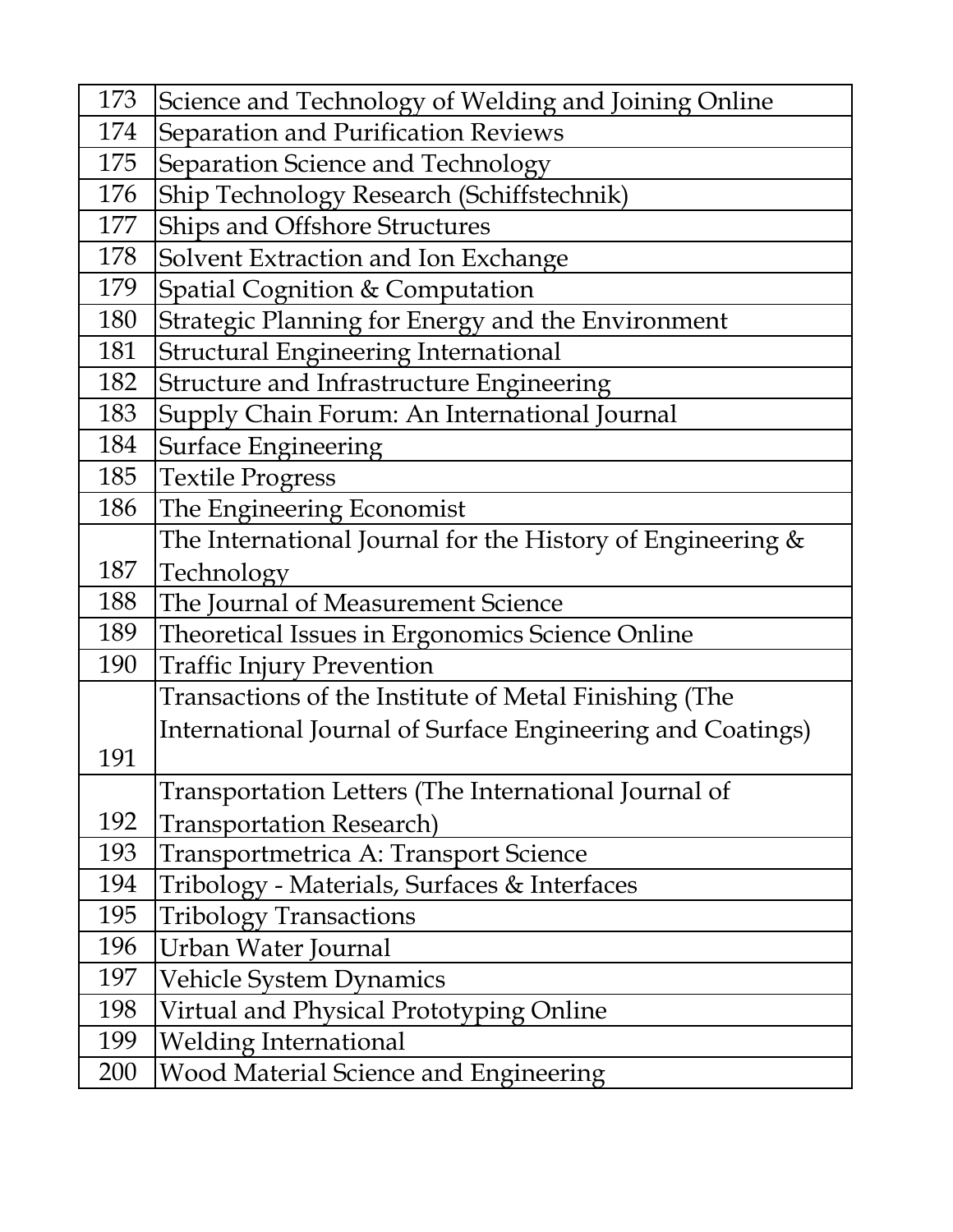|      | Chemistry                                                         |
|------|-------------------------------------------------------------------|
| S.No | Title                                                             |
|      | Advances in Applied Ceramics (Structural, Functional and          |
| 201  | Bioceramics)                                                      |
| 202  | Aerosol Science & Technology                                      |
|      | Ambix: The Journal of the Society for the History of Alchemy      |
| 203  | and Chemistry                                                     |
| 204  | <b>Analytical Chemistry Letters</b>                               |
| 205  | <b>Analytical Letters</b>                                         |
| 206  | <b>Applied Spectroscopy Reviews</b>                               |
|      | Canadian Metallurgical Quarterly (The Canadian Journal of         |
| 207  | Metallurgy and Materials Science)                                 |
| 208  | <b>Catalysis Reviews</b>                                          |
| 209  | Chemistry and Ecology                                             |
| 210  | Comments on Inorganic Chemistry                                   |
|      | Corrosion Engineering, Science and Technology (The                |
|      | <b>International Journal of Corrosion Processes and Corrosion</b> |
| 211  | Control)                                                          |
| 212  | <b>Critical Reviews in Analytical Chemistry</b>                   |
| 213  | <b>Crystallography Reviews</b>                                    |
| 214  | <b>Fullerenes, Nanotubes, and Carbon Nanostructures</b>           |
| 215  | <b>Fusion Science and Technology</b>                              |
| 216  | Inorganic and Nano-Metal Chemistry                                |
| 217  | <b>Instrumentation Science and Technology</b>                     |
|      | International Journal of Environmental Analytical Chemistry       |
| 218  |                                                                   |
|      | International Journal of Polymer Analysis and                     |
| 219  | Characterization                                                  |
| 220  | <b>International Materials Reviews</b>                            |
| 221  | International Reviews in Physical Chemistry                       |
| 222  | International Wood Products Journal                               |
|      | Ironmaking & Steelmaking (Processes, Products and                 |
| 223  | Applications)                                                     |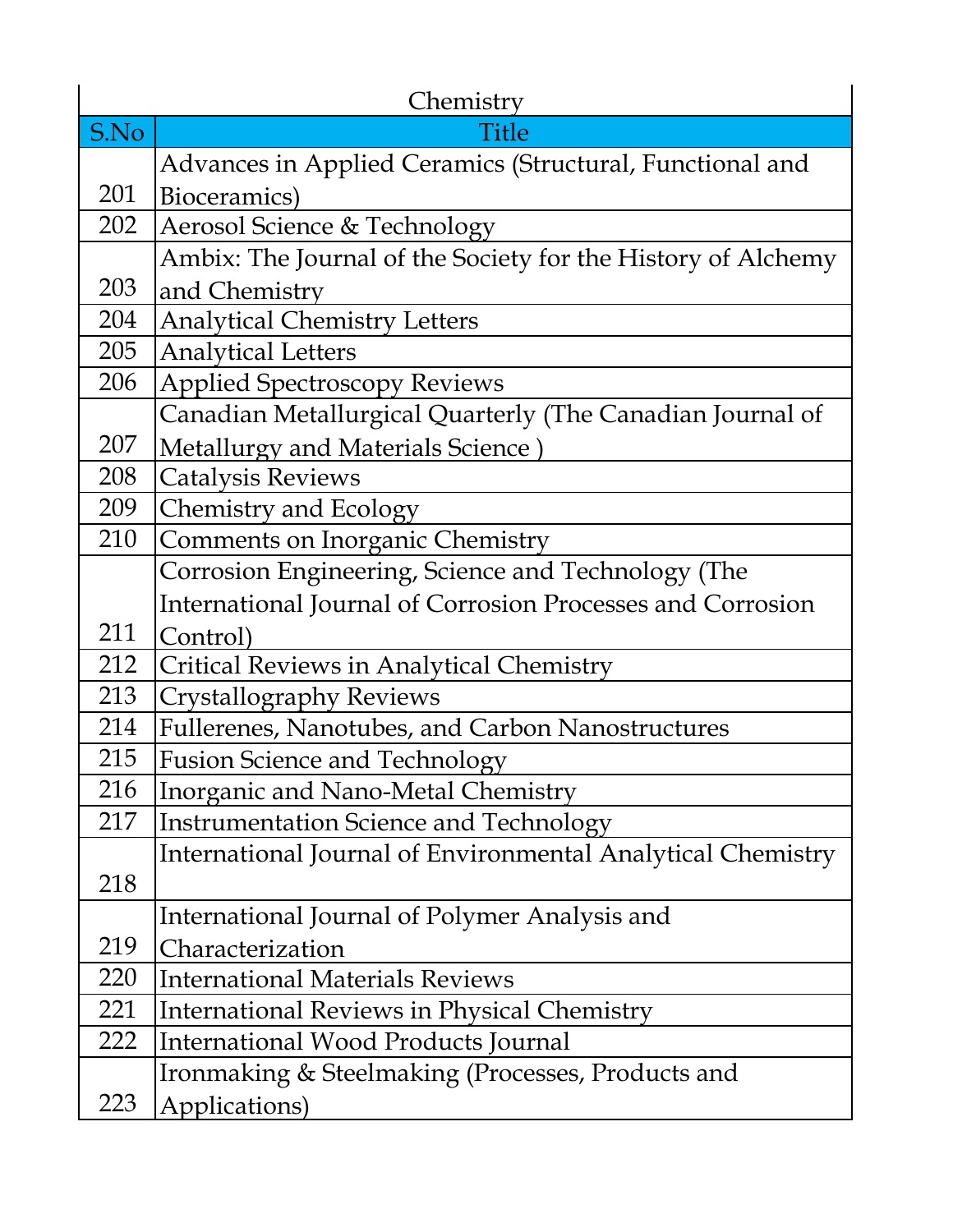| 224 | Isotopes in Environmental and Health Studies                 |
|-----|--------------------------------------------------------------|
| 225 | Journal of Adhesion                                          |
| 226 | <b>Journal of Asian Natural Products Research</b>            |
| 227 | Journal of Carbohydrate Chemistry                            |
| 228 | Journal of Co-ordination Chemistry                           |
| 229 | Journal of Dispersion Science and Technology                 |
| 230 | Journal of Immunoassay and Immunochemistry                   |
|     | Journal of Liquid Chromatography & Related Technologies      |
| 231 |                                                              |
|     | Journal of Macromolecular Science, Part A: Pure and Applied  |
| 232 | Chemistry                                                    |
| 233 | Journal of Sulfur Chemistry                                  |
| 234 | Journal of the American Society of Brewing Chemists          |
| 235 | Journal of Wood Chemistry and Technology                     |
| 236 | Liquid Crystals                                              |
| 237 | Materials at High Temperatures                               |
| 238 | <b>Materials Research Innovations Online</b>                 |
| 239 | Materials Science and Technology                             |
| 240 | Materials Technology (Advanced Performance Materials)        |
| 241 | Mineral Processing and Extractice Metallurgy                 |
| 242 | Molecular Crystals & Liquid Crystals                         |
|     | Molecular Physics: An International Journal at the Interface |
| 243 | Between Chemistry and Physics                                |
| 244 | <b>Molecular Simulation</b>                                  |
| 245 | Natural Product Research [Part A and Part B]                 |
| 246 | <b>Nuclear Science and Engineering</b>                       |
| 247 | Nuclear Technology                                           |
| 248 | Nucleosides, Nucleotides, and Nucleic Acids                  |
|     | Organic Preparations and Procedures International: The       |
| 249 | New Journal for Organic                                      |
| 250 | Phosphorus, Sulfur, and Silicon and the Related Elements     |
| 251 | Physics and Chemistry of Liquids                             |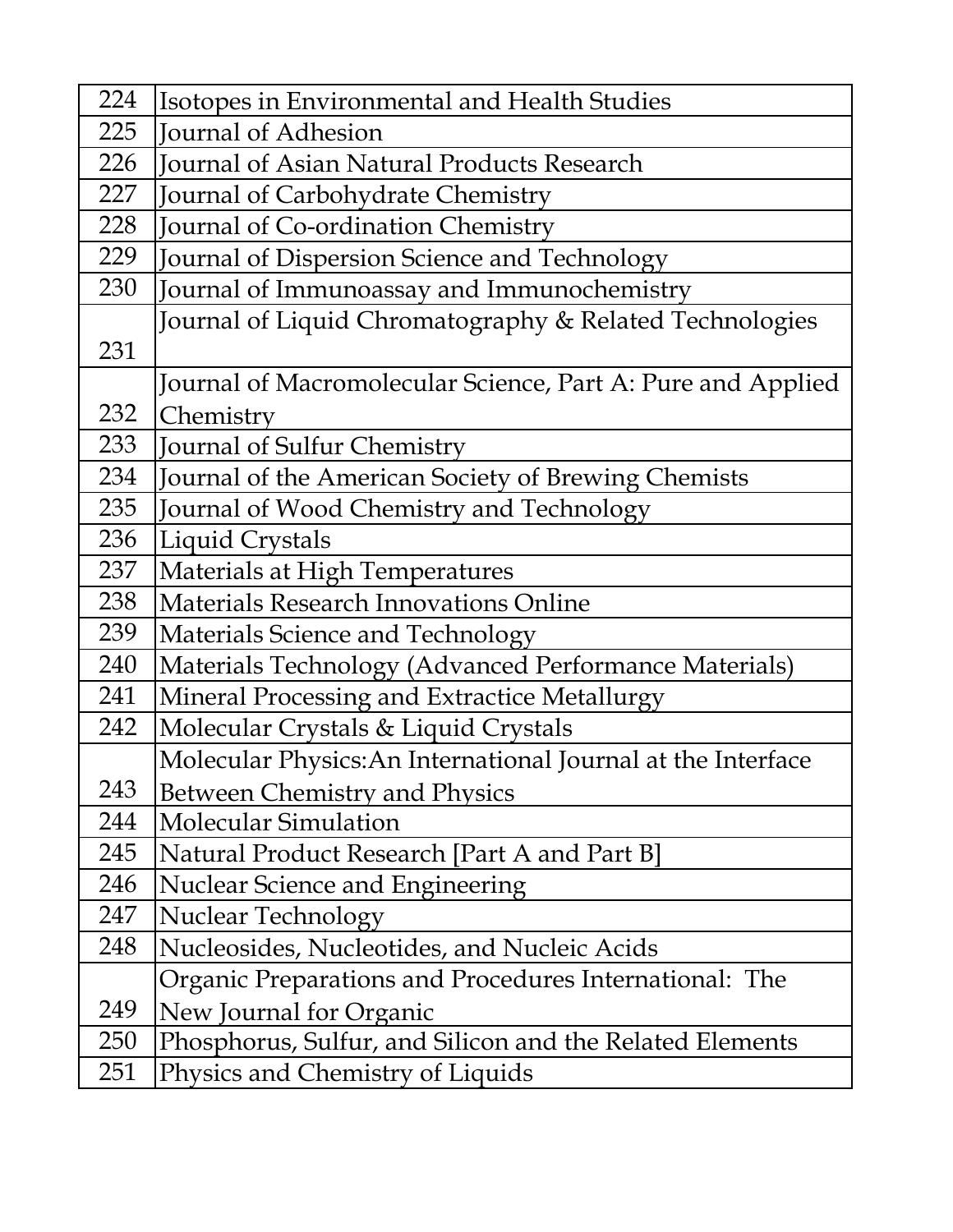|      | Plastics, Rubber and Composites Macromolecular       |
|------|------------------------------------------------------|
| 252  | Engineering                                          |
| 253  | Polycyclic Aromatic Compounds                        |
| 254  | <b>Polymer Reviews</b>                               |
| 255  | Polymer-Plastics Technology and Materials            |
| 256  | <b>Powder Metallurgy</b>                             |
| 257  | Preparative Biochemistry and Biotechnology           |
| 258  | SAR and QSAR in Environmental Research               |
| 259  | Separation and Purification Reviews                  |
| 260  | Separation Science and Technology                    |
| 261  | <b>Soft Materials</b>                                |
| 262  | Solvent Extraction and Ion Exchange                  |
| 263  | <b>Spectroscopy Letters</b>                          |
| 264  | <b>Supramolecular Chemistry</b>                      |
| 265  | <b>Synthetic Communications</b>                      |
| 266  | The Imaging Science Journal                          |
|      | The International Journal of Polymeric Materials and |
| 267  | <b>Polymeric Biomaterials</b>                        |
| 268  | Transactions of the Indian Ceramic Society           |
| 269  | Tribology - Materials, Surfaces & Interfaces         |
|      |                                                      |
|      | Physics                                              |
| S.No | Title                                                |

| S.No | Title                                                      |
|------|------------------------------------------------------------|
| 270  | <b>Advanced Composite Materials</b>                        |
|      | Advances in Applied Ceramics (Structural, Functional and   |
| 271  | Bioceramics)                                               |
| 272  | Advances in Physics                                        |
|      | Applied Earth Science (Transactions of the Institutions of |
| 273  | Mining and Metallurgy: Section B)                          |
|      | Canadian Metallurgical Quarterly (The Canadian Journal of  |
| 274  | Metallurgy and Materials Science)                          |
| 275  | Composite Interfaces                                       |
| 276  | Contemporary Physics                                       |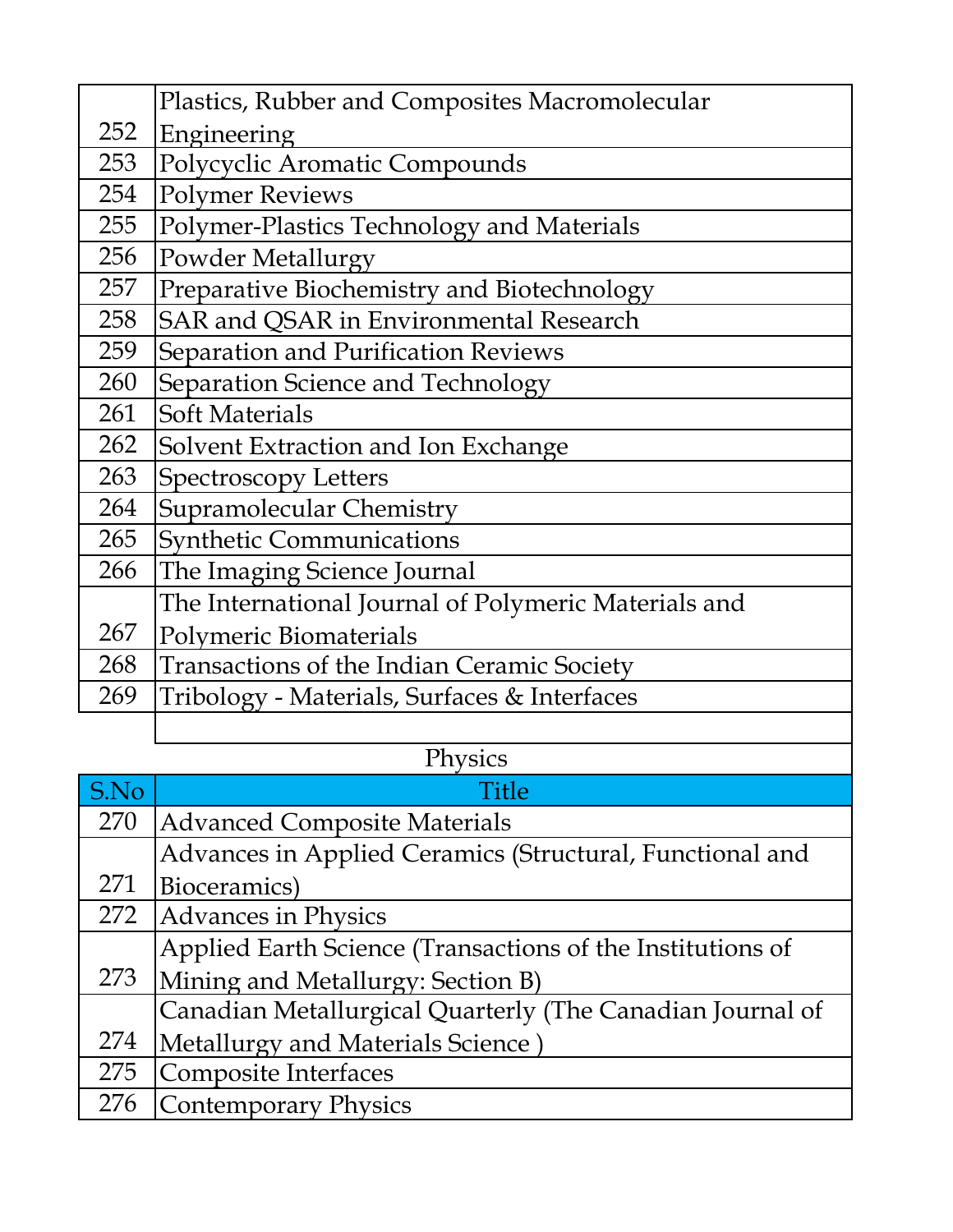| 277 | <b>Critical Reviews in Solid State and Materials Sciences</b> |
|-----|---------------------------------------------------------------|
| 278 | <b>Ferroelectric Letters Section</b>                          |
| 279 | Ferroelectrics                                                |
| 280 | Fiber & Integrated Optics                                     |
| 281 | <b>Fusion Science and Technology</b>                          |
| 282 | Geophysical and Astrophysical Fluid Dymanics                  |
| 283 | High Pressure Research, An International Journal              |
| 284 | <b>Integrated Ferroelectrics</b>                              |
| 285 | Interdisciplinary Science Reviews                             |
| 286 | <b>International Materials Reviews</b>                        |
|     | Ironmaking & Steelmaking (Processes, Products and             |
| 287 | Applications)                                                 |
| 288 | Journal of Adhesion Science and Technology                    |
| 289 | Journal of Biomaterials Science, Polymer Edition              |
| 290 | Journal of Computational and Theoretical Transport            |
| 291 | Journal of Electromagnetic Waves and Applications             |
| 292 | Journal of Energetic Materials                                |
| 293 | Journal of Macromolecular Science, Part B: Physics            |
| 294 | Journal of Microwave Power & Electromagnetic Engergy          |
| 295 | Journal of Modern Optics                                      |
| 296 | Journal of Nuclear Science and Technology                     |
| 297 | Materials at High Temperatures                                |
| 298 | Materials Research Innovations Online                         |
| 299 | Materials Science and Technology                              |
| 300 | Materials Technology (Advanced Performance Materials)         |
| 301 | Mineral Processing and Extractice Metallurgy                  |
|     | Mining Technology (Transactions of the Institutions of        |
| 302 | Mining and Metallurgy: Section A)                             |
| 303 | <b>Neutron News</b>                                           |
| 304 | <b>Nuclear Physics News</b>                                   |
| 305 | Nuclear Science and Engineering                               |
| 306 | <b>Nuclear Technology</b>                                     |
| 307 | Phase Transitions, A Multinational Journal                    |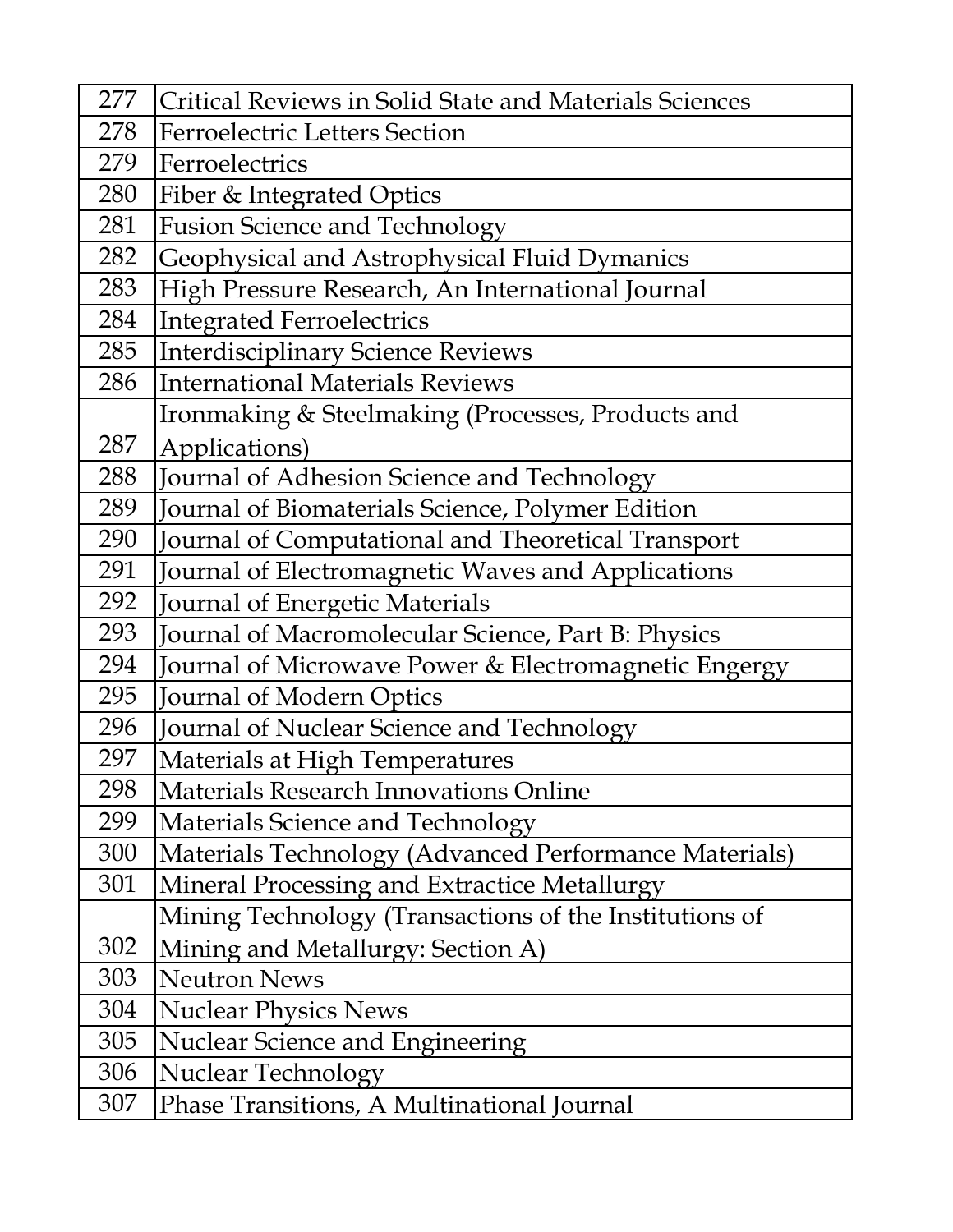| 308 | Philosophical Magazine                         |
|-----|------------------------------------------------|
| 309 | Philosophical Magazine Letters                 |
|     | Plastics, Rubber and Composites Macromolecular |
| 310 | Engineering                                    |
| 311 | Powder Metallurgy                              |
| 312 | Radiation Effects and Defects in Solids        |
| 313 | <b>Synchrotron Radiation News</b>              |
| 314 | The Imaging Science Journal                    |
| 315 | The Journal of Measurement Science             |
| 316 | Tribology - Materials, Surfaces & Interfaces   |
| 317 | Waves in Random and Complex Media              |
|     |                                                |

| Mathematics & Statistics |                                                                              |  |
|--------------------------|------------------------------------------------------------------------------|--|
| S.No                     | <b>Title</b>                                                                 |  |
| 318                      | American Journal of Mathematical & Management Sciences                       |  |
| 319                      | Applicable Analysis: An International Journal                                |  |
| 320                      | British Journal for the History of Mathematics                               |  |
| 321                      | Chance                                                                       |  |
| 322                      | Communications in Algebra                                                    |  |
| 323                      | <b>Communications in Partial Differential Equations</b>                      |  |
| 324                      | Communications in Statistics: Simulation and Computation                     |  |
| 325                      | Communications in Statistics: Theory and Methods                             |  |
| 326                      | Complex Variables and Elliptic Equations: An International<br>Journal        |  |
| 327                      | Dynamical Systems: An International Journal                                  |  |
| 328                      | <b>Econometric Reviews</b>                                                   |  |
| 329                      | <b>Experimental Mathematics</b>                                              |  |
| 330                      | <b>Integral Transforms and Special Functions</b>                             |  |
| 331                      | <b>International Journal of Computer Mathematics</b>                         |  |
| 332                      | International Journal of Mathematical Education in Science<br>and Technology |  |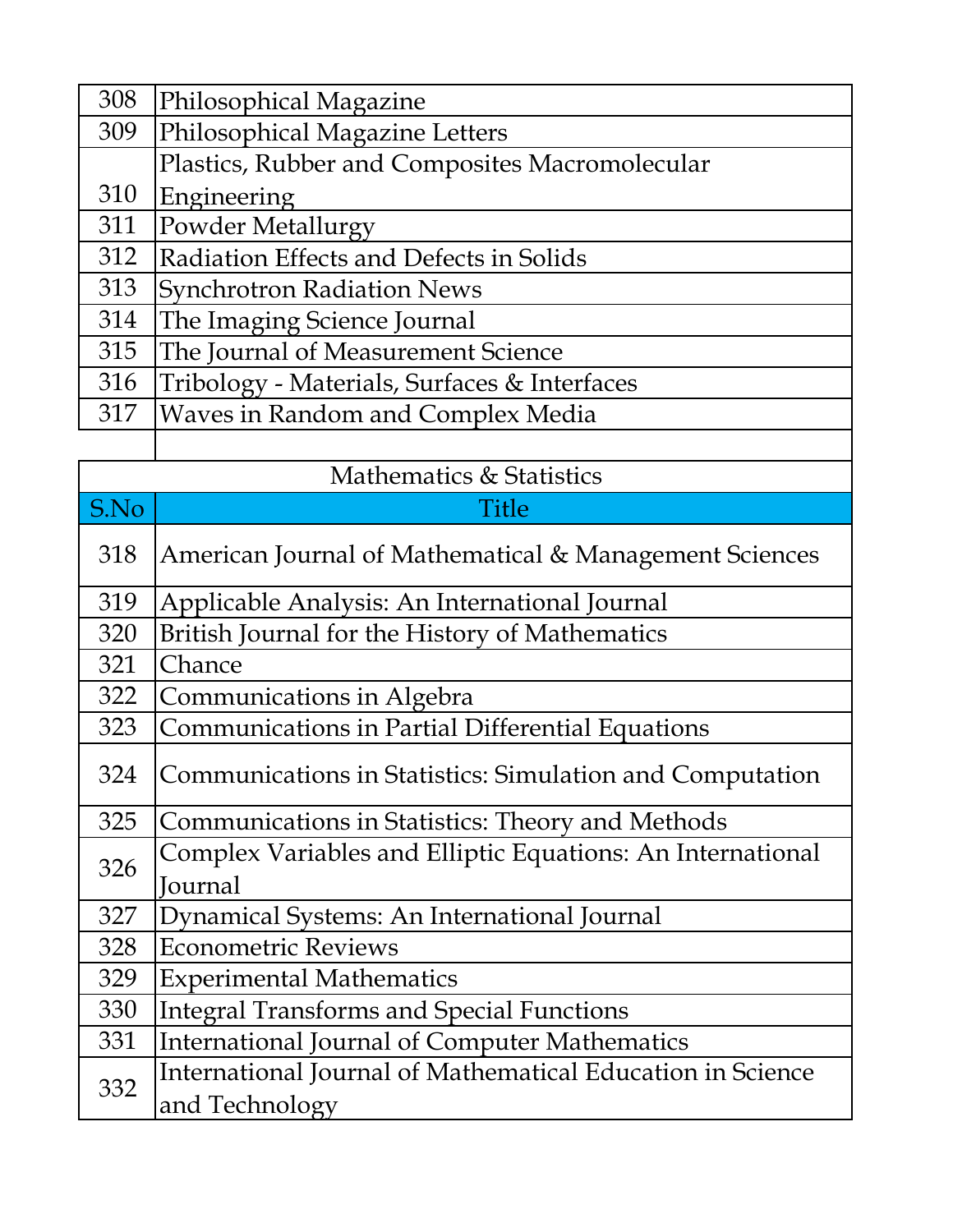| 333 | Inverse Problems in Science and Engineering                |
|-----|------------------------------------------------------------|
| 334 | Journal of Applied Statistics                              |
| 335 | Journal of Biopharmaceutical Statistics                    |
| 336 | <b>Journal of Business &amp; Economic Statistics</b>       |
| 337 | <b>Journal of Computational and Graphical Statistics</b>   |
| 338 | Journal of Difference Equations and Applications           |
| 339 | Journal of discrete mathematical Sciences and Cryptography |
| 340 | Journal of Dynamical Systems and Geometric Theories        |
| 341 | Journal of Information and Optimization Sciences           |
| 342 | Journal of Interdisciplinary Mathematics                   |
|     | Journal of Mathematics and Music: Mathematical and         |
| 343 | Computational Approaches to Music Theory, Analysis and     |
|     | Composition                                                |
| 344 | Journal of Mathematics and the Arts                        |
| 345 | Journal of Nonlinear Mathematical Physics                  |
| 346 | <b>Journal of Nonparametric Statistics</b>                 |
| 347 | Journal of Quality Technology                              |
| 348 | Journal of Statistical Computation and Simulation          |
| 349 | Journal of Statistics and Management Systems               |
| 350 | <b>Journal of the American Statistical Association</b>     |
| 351 | Linear and Multilinear Algebra                             |
| 352 | Math Horizon                                               |
|     | Mathematical and Computer Modelling of Dynamical           |
| 353 | <b>Systems</b>                                             |
| 354 | <b>Mathematics Magazine</b>                                |
| 355 | Numerical Functional Analysis and Optimization             |
| 356 | Optimization                                               |
| 357 | <b>Optimization Methods and Software</b>                   |
| 358 | PRIMUS: Problems, Resources, and Issues in Mathematics     |
|     | Undergraduate Studies                                      |
| 359 | Quaestiones Mathematicae                                   |
| 360 | Quality & Quantitative Management                          |